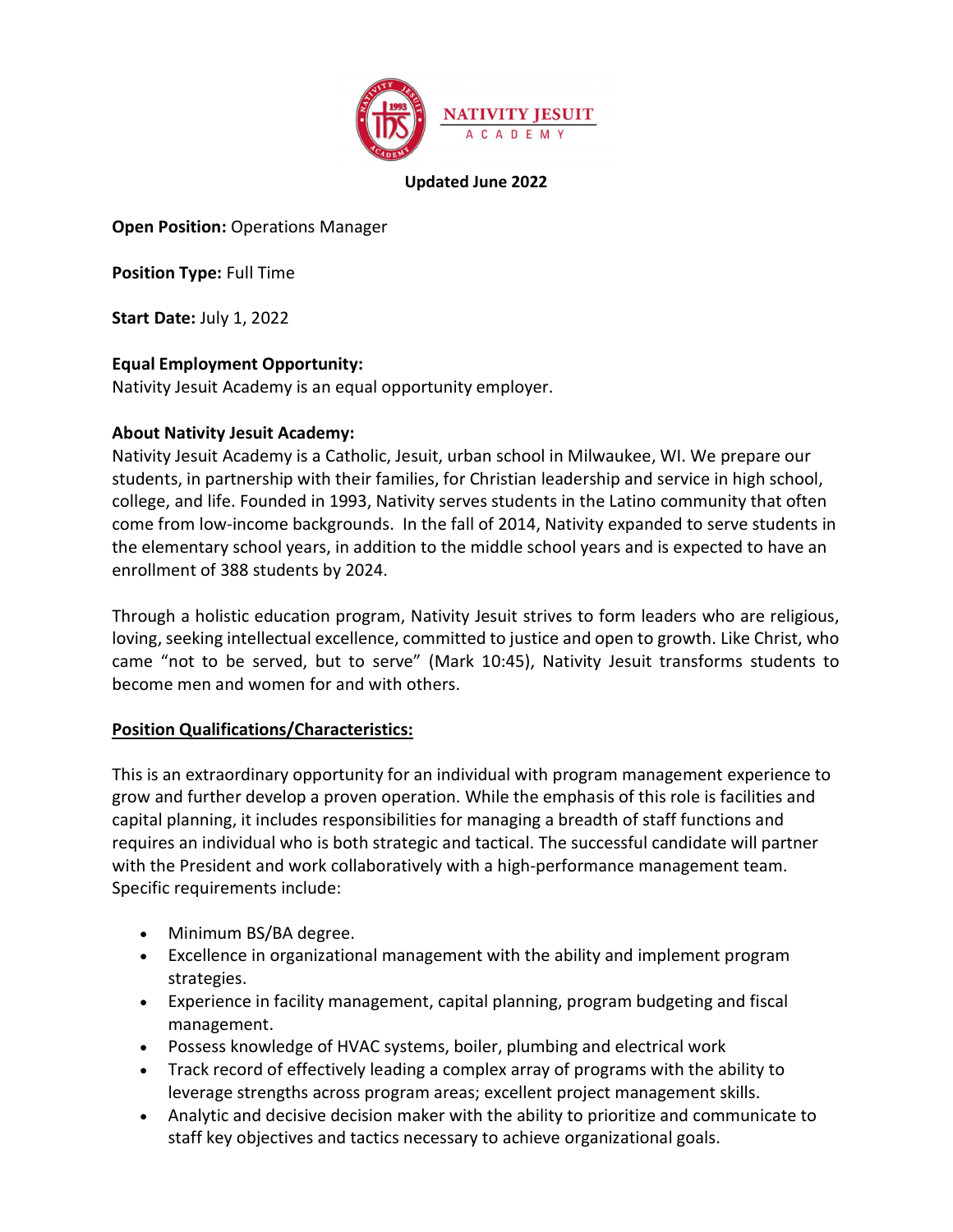- Ability to develop, plan, and implement short and long-range goals is required. Skills in budget preparation and fiscal management are essential.
- Unwavering commitment to quality programs and data-driven program evaluation.
- Strong written and verbal communication skills; a persuasive and passionate communicator with excellent public speaking skills.
- Action-oriented, entrepreneurial, flexible, and innovative approach to operational management.
- Passion, humility, integrity, positive attitude, mission-driven, and self-directed.
- Incumbent should have computer skills that include MS Office suite, Internet, databases and other client-server or cloud-based software.
- The ability to operate in a growing environment is essential.

## Required:

- Travel to and from classrooms throughout the building; often sitting at desk for extended periods.
- Moderate lifting from 25-50 pounds. Use of office equipment.
- Visual acuity to read correspondence and computer screen. Listening skills for discussions with people in person or on the telephone. Ability to speak clear and distinctly.
- Ability to follow written and verbal directions; give directions to others; create and delegate assignments; complete assigned tasks with minimal supervision; read and write; do computations; organize maintenance setting to efficiently accomplishes tasks.
- Ability to appropriately handle confidential information; manage a complex department with various changing and service demands; use AV equipment (overheads, projectors, and video equipment) for group meetings and presentations.
- Perform other duties as assigned by the President.

# JOB GOALS:

Reporting to the President and serving as an integral member of the senior management team, the Operations Manager will be responsible for the following key areas of the school: Facilities, Security, Emergency Operations, Contractor/Vendor relations related to general operations, capital improvements, department budgets and event coordination with the Principal and Assistant Principals.

In addition to the strategic components, the Manager will be charged with developing and implementing more sophisticated policies and procedures regarding general operation. This is an outstanding opportunity for someone with operational and program experience and a proven track record of creative problem-solving and change management to join in a highgrowth, mission-driven organization.

Strive to maintain a high level of morale and pride in the care of overall management of the buildings and grounds and construction and renovation projects. Maintains good communication with staff, parents, teachers and the students in the school. Supervises maintenance and custodial personnel and works closely with the School Sisters of St. Francis maintenance and security personnel who provide security to NJA.

## TIME REQUIREMENTS/WORK ENVIRONMENT:

This is a salaried 12-month position 40 hours per week. Available for emergency calls to the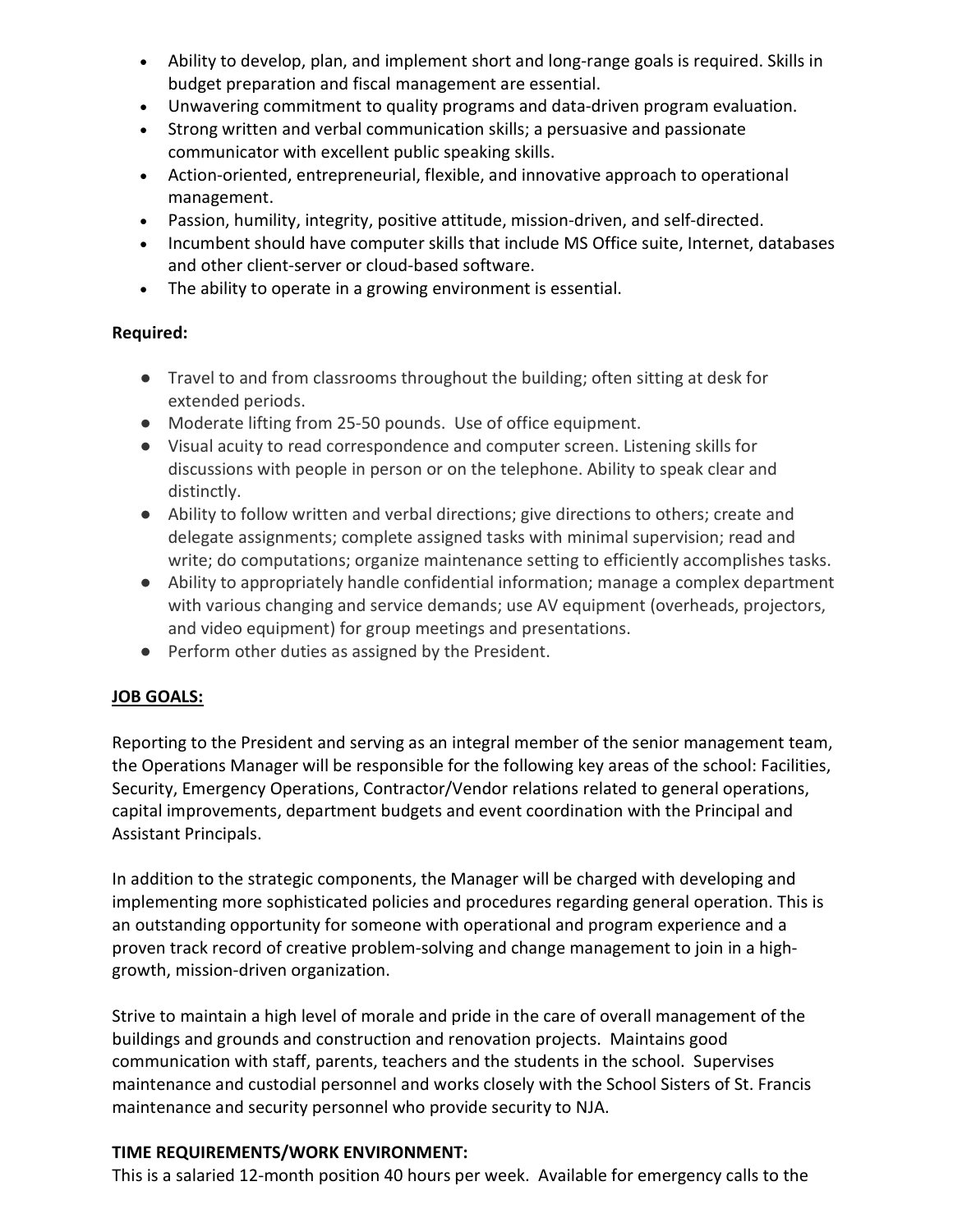building. Attendance at evening meetings will be at the discretion of the President. Indoors and outdoors all year round. Valid driver's license.

## ESSENTIAL FUNCTIONS:

## PLANNING AND IMPLEMENTATION:

- Develop and maintain files for all buildings- Milwaukee and Mercer campuses. These files should contain blueprints, plans, specifications, contracts, bids and other pertinent information relative to building construction, maintenance and operation.
- Participate in the process of developing architectural, technology and mechanical plans for capital improvements, renovations, and new construction.
- Provide environmental management and maintain proper records on environmental issues.
- Oversees construction and renovation projects.

## FACILITIES:

- Recruit, supervise, and schedule work routines for maintenance and operations personnel.
- Manage and participate in core cleaning activities, including sweeping, mopping, and dusting as needed throughout the day.
- Conduct a wide variety of maintenance duties including but not limited to changing bulbs, minor plumbing repairs, and HVAC management as skills allow.
- In consultation with school leaders, plan custodial service and evaluate custodial performance.
- Supervise the overall maintenance and operation of all building and grounds including mechanical and electrical operating systems.
- Conduct periodic inspection of all areas of the school to ensure safety.
- Establish contractor contact list; supervise and inspect work performed by outside contractors and verify that the contracts have been fulfilled.
- Coordinates vacation schedules for departmental personnel; serves as substitute for maintenance personnel and custodian's vacation and sick leave.
- Prepare and paint various surfaces for the purpose of protecting property and/or maintaining attractive facilities
- Responds to emergency situations (e.g. broken/clogged pipes/drains/toilets, faucets, gutters, fixtures, power failures, alarms etc.) for the purpose of resolving immediate safety concerns
- Responsible for ordering and inventory of all janitorial equipment (soap, paper, trash bags, etc.)
- Establish appropriate maintenance, grounds keeping and custodial requirements for entire facility.
- Create and maintain effective liaison with management and faculty/staff to communicate resolved issues and those needing attention. Make sure that any need for building repairs is communicated to the school administration.
- Ensures that all security system, fire alarm, clock system, and telephone system are properly approved and executed.
- Arrange furnishings and equipment for the purpose of providing adequate preparations for meetings, classroom activities, meals, and events
- Operate facilities HVAC and Building Automation Systems.